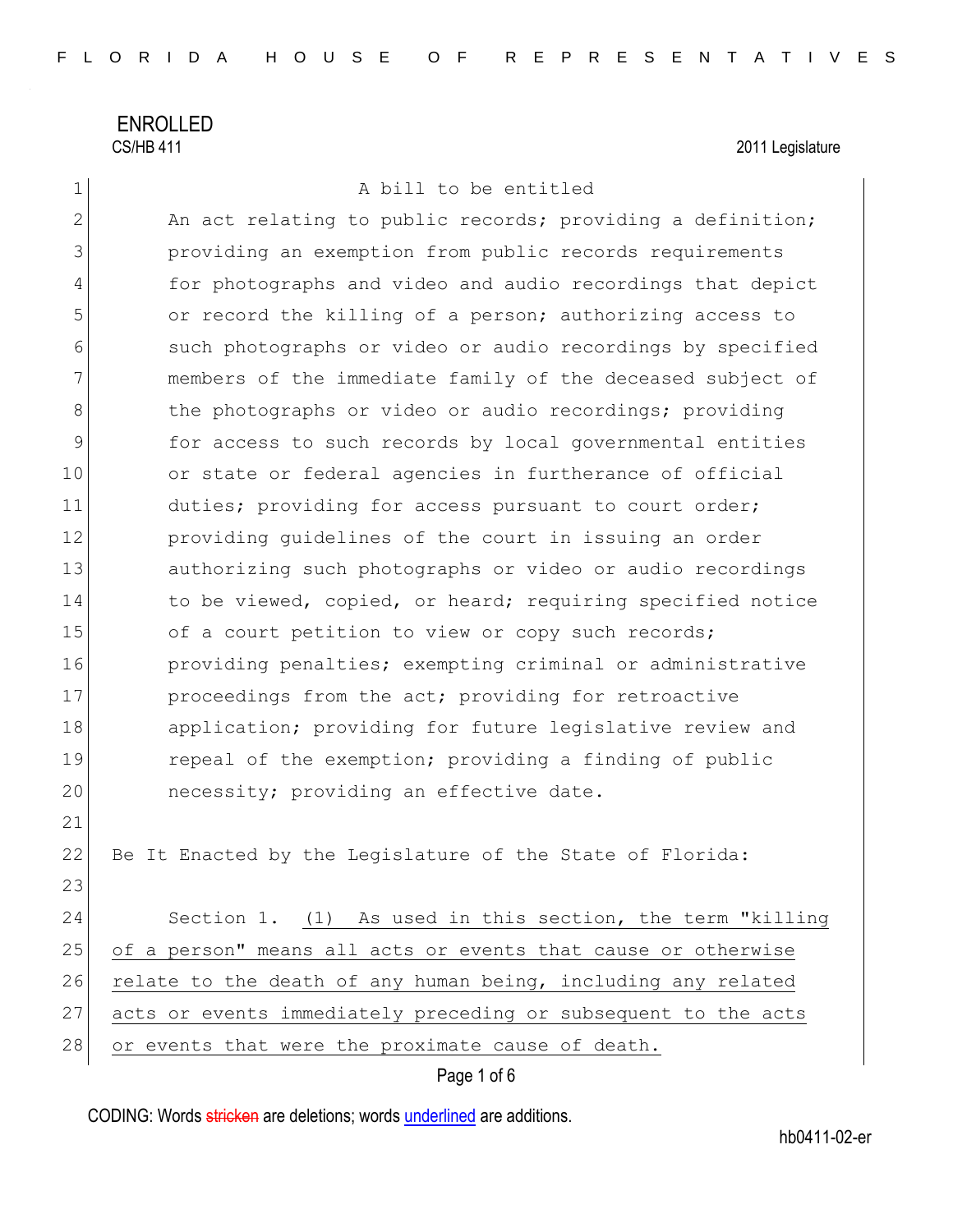2011 Legislature

| 29 | (2) A photograph or video or audio recording that depicts        |  |  |  |  |  |  |  |  |
|----|------------------------------------------------------------------|--|--|--|--|--|--|--|--|
| 30 | or records the killing of a person is confidential and exempt    |  |  |  |  |  |  |  |  |
| 31 | from section $119.07(1)$ , Florida Statutes, and Section 24(a),  |  |  |  |  |  |  |  |  |
| 32 | Article I of the State Constitution, except that a surviving     |  |  |  |  |  |  |  |  |
| 33 | spouse of the decedent may view and copy any such photograph or  |  |  |  |  |  |  |  |  |
| 34 | video recording or listen to or copy any such audio recording.   |  |  |  |  |  |  |  |  |
| 35 | If there is no surviving spouse, then the surviving parents      |  |  |  |  |  |  |  |  |
| 36 | shall have access to such records. If there is no surviving      |  |  |  |  |  |  |  |  |
| 37 | spouse or parent, then an adult child shall have access to such  |  |  |  |  |  |  |  |  |
| 38 | records.                                                         |  |  |  |  |  |  |  |  |
| 39 | (3) (a) The deceased's surviving relative, with whom             |  |  |  |  |  |  |  |  |
| 40 | authority rests to obtain such records, may designate in writing |  |  |  |  |  |  |  |  |
| 41 | an agent to obtain such records.                                 |  |  |  |  |  |  |  |  |
| 42 | (b) A local governmental entity, or a state or federal           |  |  |  |  |  |  |  |  |
| 43 | agency, in furtherance of its official duties, pursuant to a     |  |  |  |  |  |  |  |  |
| 44 | written request, may view or copy a photograph or video          |  |  |  |  |  |  |  |  |
| 45 | recording or may listen to or copy an audio recording of the     |  |  |  |  |  |  |  |  |
| 46 | killing of a person and, unless otherwise required in the        |  |  |  |  |  |  |  |  |
| 47 | performance of their duties, the identity of the deceased shall  |  |  |  |  |  |  |  |  |
| 48 | remain confidential and exempt.                                  |  |  |  |  |  |  |  |  |
| 49 | The custodian of the record, or his or her designee,<br>(C)      |  |  |  |  |  |  |  |  |
| 50 | may not permit any other person to view or copy such photograph  |  |  |  |  |  |  |  |  |
| 51 | or video recording or listen to or copy such audio recording     |  |  |  |  |  |  |  |  |
| 52 | without a court order.                                           |  |  |  |  |  |  |  |  |
| 53 | The court, upon a showing of good cause, may issue<br>(4) (a)    |  |  |  |  |  |  |  |  |
| 54 | an order authorizing any person to view or copy a photograph or  |  |  |  |  |  |  |  |  |
| 55 | video recording that depicts or records the killing of a person  |  |  |  |  |  |  |  |  |
| 56 | or to listen to or copy an audio recording that depicts or       |  |  |  |  |  |  |  |  |

### Page 2 of 6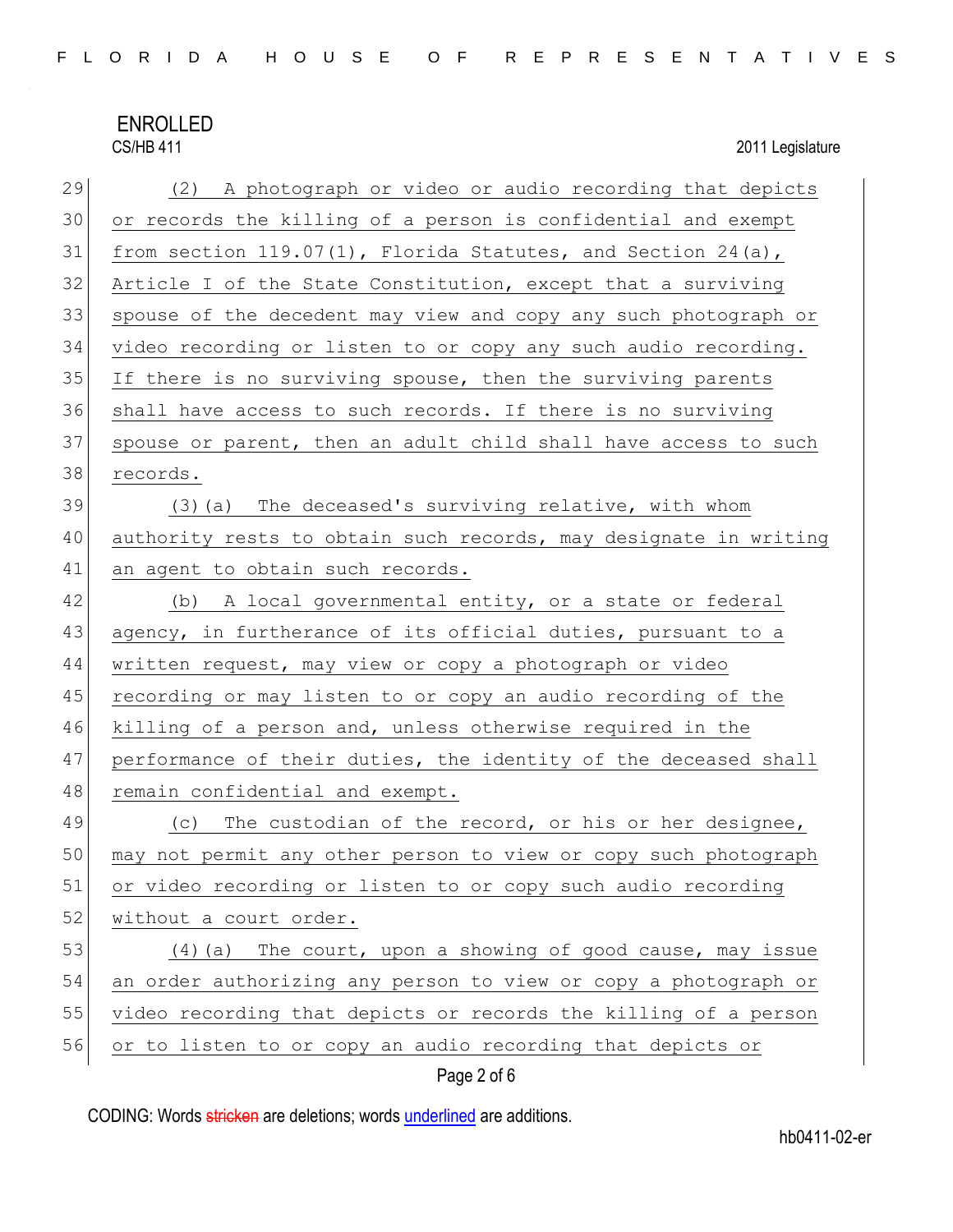| <b>ENROLLED</b>  |
|------------------|
| <b>CS/HB 411</b> |

2011 Legislature

| 57 | records the killing of a person and may prescribe any            |  |  |  |  |  |  |  |
|----|------------------------------------------------------------------|--|--|--|--|--|--|--|
| 58 | restrictions or stipulations that the court deems appropriate.   |  |  |  |  |  |  |  |
| 59 | In determining good cause, the court shall consider:<br>(b)      |  |  |  |  |  |  |  |
| 60 | Whether such disclosure is necessary for the public<br>1.        |  |  |  |  |  |  |  |
| 61 | evaluation of governmental performance;                          |  |  |  |  |  |  |  |
| 62 | The seriousness of the intrusion into the family's<br>2.         |  |  |  |  |  |  |  |
| 63 | right to privacy and whether such disclosure is the least        |  |  |  |  |  |  |  |
| 64 | intrusive means available; and                                   |  |  |  |  |  |  |  |
| 65 | The availability of similar information in other public<br>3.    |  |  |  |  |  |  |  |
| 66 | records, regardless of form.                                     |  |  |  |  |  |  |  |
| 67 | (c) In all cases, the viewing, copying, listening to, or         |  |  |  |  |  |  |  |
| 68 | other handling of a photograph or video or audio recording that  |  |  |  |  |  |  |  |
| 69 | depicts or records the killing of a person must be under the     |  |  |  |  |  |  |  |
| 70 | direct supervision of the custodian of the record or his or her  |  |  |  |  |  |  |  |
|    | designee.                                                        |  |  |  |  |  |  |  |
| 71 |                                                                  |  |  |  |  |  |  |  |
| 72 | (5) A surviving spouse shall be given reasonable notice of       |  |  |  |  |  |  |  |
| 73 | a petition filed with the court to view or copy a photograph or  |  |  |  |  |  |  |  |
| 74 | video recording that depicts or records the killing of a person  |  |  |  |  |  |  |  |
| 75 | or to listen to or copy any such audio recording, a copy of such |  |  |  |  |  |  |  |
| 76 | petition, and reasonable notice of the opportunity to be present |  |  |  |  |  |  |  |
| 77 | and heard at any hearing on the matter. If there is no surviving |  |  |  |  |  |  |  |
| 78 | spouse, then such notice must be given to the parents of the     |  |  |  |  |  |  |  |
| 79 | deceased and, if the deceased has no living parent, then to the  |  |  |  |  |  |  |  |
| 80 | adult children of the deceased.                                  |  |  |  |  |  |  |  |
| 81 | (6) (a) Any custodian of a photograph or video or audio          |  |  |  |  |  |  |  |
| 82 | recording that depicts or records the killing of a person who    |  |  |  |  |  |  |  |
| 83 | willfully and knowingly violates this section commits a felony   |  |  |  |  |  |  |  |

### Page 3 of 6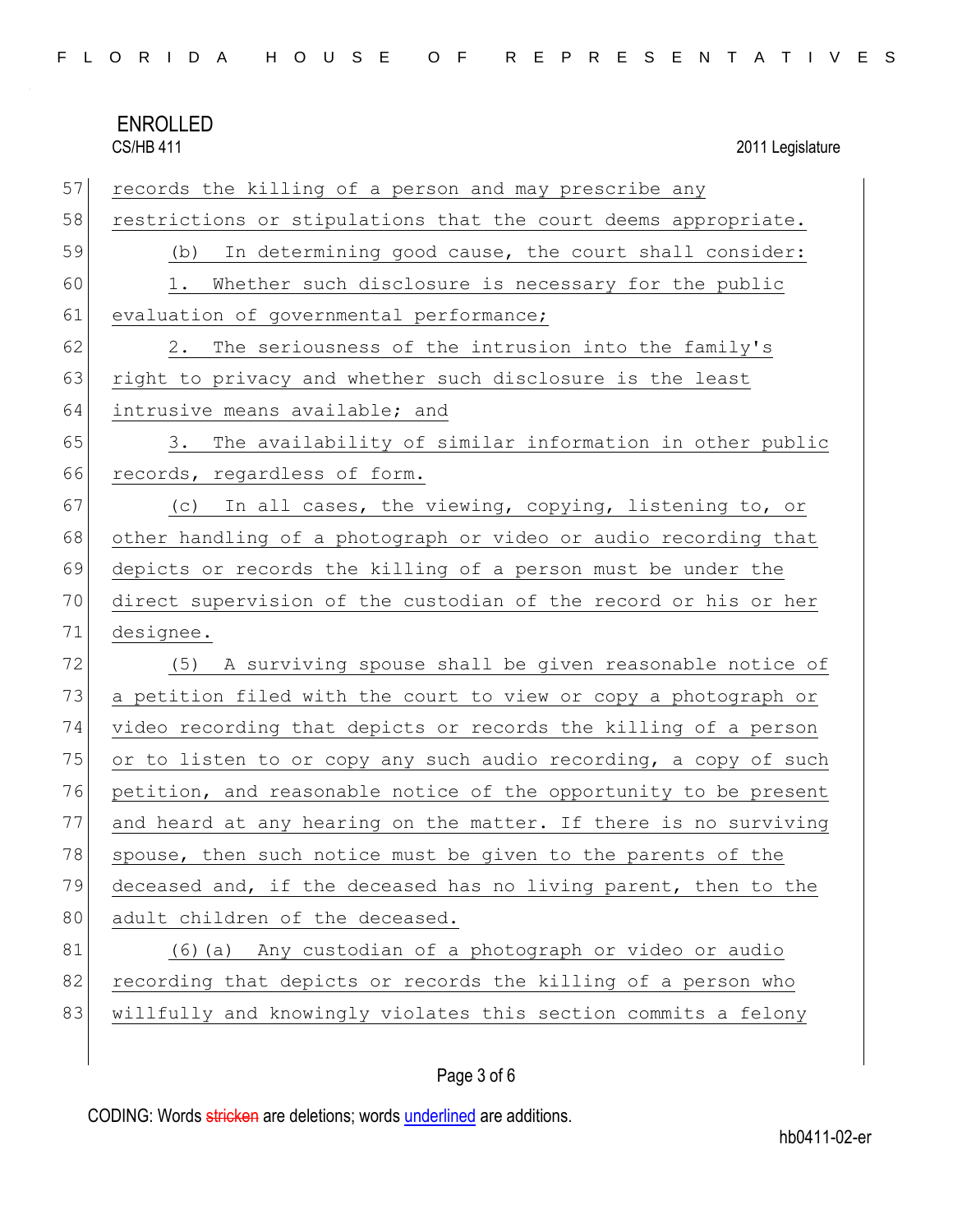2011 Legislature

| 84  | of the third degree, punishable as provided in section 775.082,  |  |  |  |  |  |  |  |
|-----|------------------------------------------------------------------|--|--|--|--|--|--|--|
| 85  | section 775.083, or section 775.084, Florida Statutes.           |  |  |  |  |  |  |  |
| 86  | (b) Any person who willfully and knowingly violates a            |  |  |  |  |  |  |  |
| 87  | court order issued pursuant to this section commits a felony of  |  |  |  |  |  |  |  |
| 88  | the third degree, punishable as provided in section 775.082,     |  |  |  |  |  |  |  |
| 89  | section 775.083, or section 775.084, Florida Statutes.           |  |  |  |  |  |  |  |
| 90  | (c) A criminal or administrative proceeding is exempt from       |  |  |  |  |  |  |  |
| 91  | this section but, unless otherwise exempted, is subject to all   |  |  |  |  |  |  |  |
| 92  | other provisions of chapter 119, Florida Statutes, provided      |  |  |  |  |  |  |  |
| 93  | however that this section does not prohibit a court in a         |  |  |  |  |  |  |  |
| 94  | criminal or administrative proceeding upon good cause shown from |  |  |  |  |  |  |  |
| 95  | restricting or otherwise controlling the disclosure of a         |  |  |  |  |  |  |  |
| 96  | killing, crime scene, or similar photograph or video or audio    |  |  |  |  |  |  |  |
| 97  | recordings in the manner prescribed herein.                      |  |  |  |  |  |  |  |
| 98  | (7) This exemption shall be given retroactive application        |  |  |  |  |  |  |  |
| 99  | and shall apply to all photographs or video or audio recordings  |  |  |  |  |  |  |  |
| 100 | that depict or record the killing of a person, regardless of     |  |  |  |  |  |  |  |
| 101 | whether the killing of the person occurred before, on, or after  |  |  |  |  |  |  |  |
| 102 | July 1, 2011. However, nothing herein is intended to, nor may be |  |  |  |  |  |  |  |
| 103 | construed to, overturn or abrogate or alter any existing orders  |  |  |  |  |  |  |  |
| 104 | duly entered into by any court of this state, as of the          |  |  |  |  |  |  |  |
| 105 | effective date of this act, which restrict or limit access to    |  |  |  |  |  |  |  |
| 106 | any photographs or video or audio recordings that depict or      |  |  |  |  |  |  |  |
| 107 | record the killing of a person.                                  |  |  |  |  |  |  |  |
| 108 | This section only applies to such photographs and<br>(8)         |  |  |  |  |  |  |  |
| 109 | video and audio recordings held by an agency as defined in       |  |  |  |  |  |  |  |
| 110 | section 119.011, Florida Statutes.                               |  |  |  |  |  |  |  |
| 111 | This section is subject to the Open Government Sunset<br>(9)     |  |  |  |  |  |  |  |
|     | Page 4 of 6                                                      |  |  |  |  |  |  |  |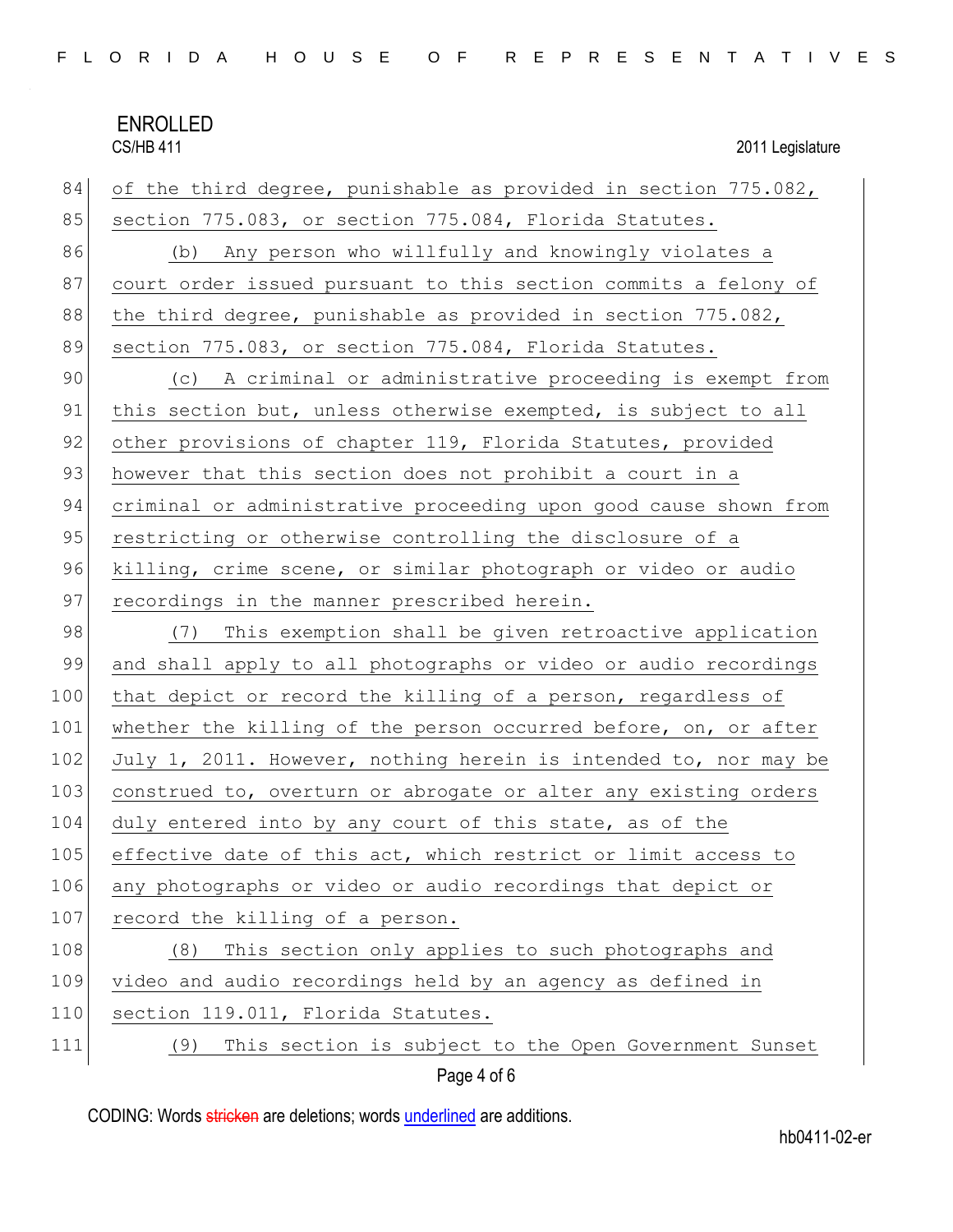2011 Legislature

| 112 | Review Act in accordance with section 119.15, Florida Statutes,  |
|-----|------------------------------------------------------------------|
| 113 | and shall stand repealed on October 2, 2016, unless reviewed and |
| 114 | saved from repeal through reenactment by the Legislature.        |
| 115 | Section 2. The Legislature finds that is a public                |
| 116 | necessity that photographs and video and audio recordings that   |
| 117 | depict or record the killing of any person be made confidential  |
| 118 | and exempt from the requirements of section 119.07(1), Florida   |
| 119 | Statutes, and Section 24(a) of Article I of the State            |
| 120 | Constitution. The Legislature finds that photographs or video or |
| 121 | audio recordings that depict or record the killing of any person |
| 122 | render a visual or aural representation of the deceased in       |
| 123 | graphic and often disturbing fashion. Such photographs or video  |
| 124 | or audio recordings provide a view of the deceased in the final  |
| 125 | moments of life, often bruised, bloodied, broken, with bullet    |
| 126 | wounds or other wounds, cut open, dismembered, or decapitated.   |
| 127 | As such, photographs or video or audio recordings that depict or |
| 128 | record the killing of any person are highly sensitive            |
| 129 | representations of the deceased which, if heard, viewed, copied  |
| 130 | or publicized, could result in trauma, sorrow, humiliation, or   |
| 131 | emotional injury to the immediate family of the deceased, as     |
| 132 | well as injury to the memory of the deceased. The Legislature    |
| 133 | recognizes that the existence of the World Wide Web and the      |
| 134 | proliferation of personal computers throughout the world         |
| 135 | encourages and promotes the wide dissemination of such           |
| 136 | photographs and video and audio recordings 24 hours a day and    |
| 137 | that widespread unauthorized dissemination of photographs and    |
| 138 | video and audio recordings would subject the immediate family of |
| 139 | the deceased to continuous injury. The Legislature further       |

Page 5 of 6